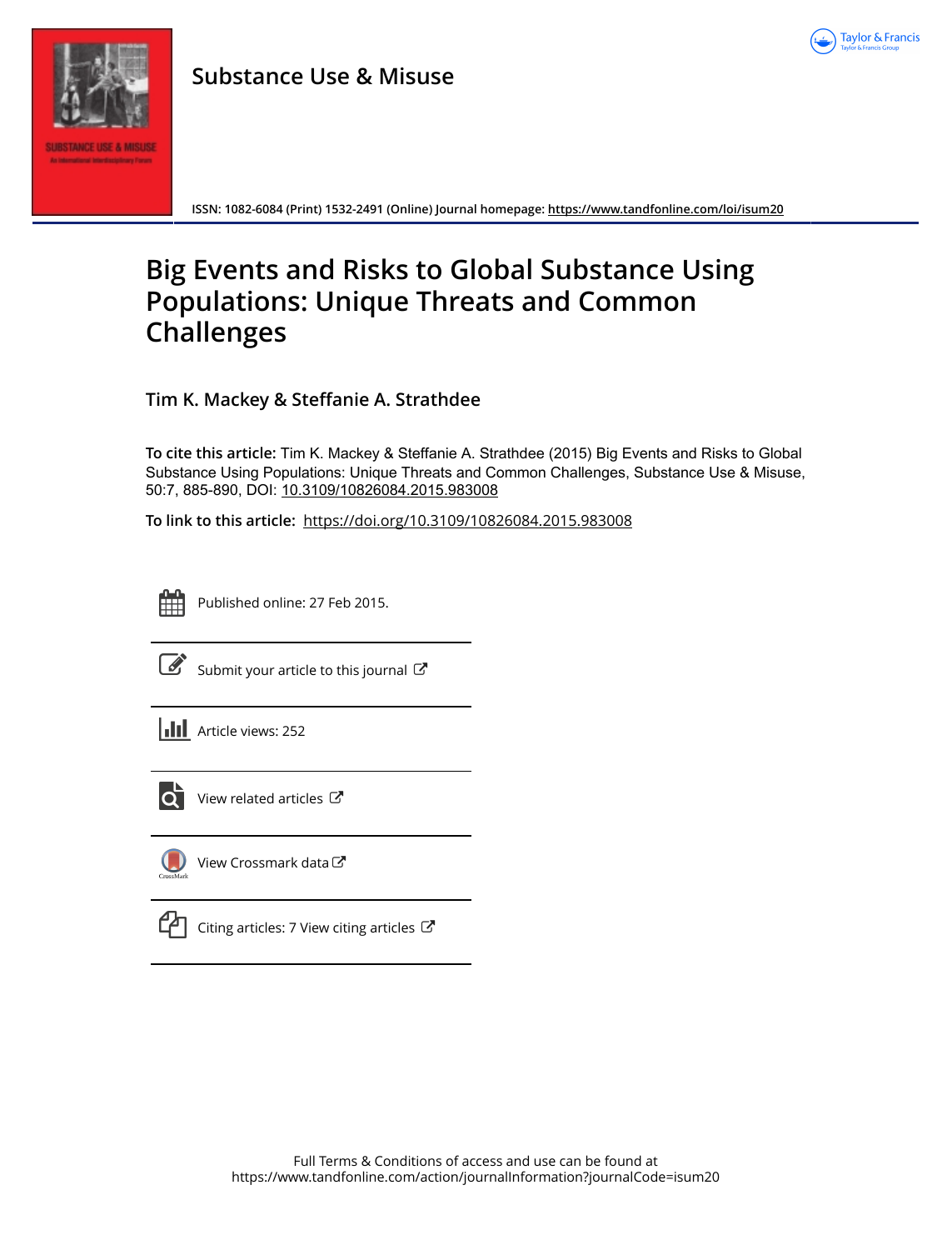**COMMENTARY** 

## **Big Events and Risks to Global Substance Using Populations: Unique Threats and Common Challenges**

Tim K. Mackey<sup>1,2</sup> and Steffanie A. Strathdee<sup>2</sup>

*1Department of Anesthesiology, School of Medicine, University of California, San Diego, San Diego, CA USA, and Global Health Policy Institute, San Diego, California, USA; 2Division of Global Public Health, School of Medicine, University of California, San Diego, San Diego, California, USA*

**In this commentary, we review a set of "Big Events" from around the world that have adversely impacted substance using populations by first identifying common thematic areas between them, and then describing the unique challenges faced by the diverse and vulnerable populations impacted. The Big Events reviewed are multifaceted and complex in nature, and include the recent global financial crisis, economic and trade sanctions, political transition and its impact on ethnic minorities, colonialism and indigenous communities, and ecological disasters. All have led to immense trauma, displacement, and disruption to critical healthcare services/treatment for people who use drugs, populations who are left underserved in the midst of these crises. It is our hope that through this comparative assessment, global policymakers will proactively identify Big Events and prioritize the development of interventions and policy that meet the unique and immediate needs of substance using population in order to mitigate the significant negative short- and long-term impacts on global public health.**

**Keywords** Big Events, substance use and abuse, harm reduction, globalization, financial crisis, ecological disasters, health policy, HIV/AIDS, PWIDs

## **INTRODUCTION**

In this special issue on "Big Events, Substance Use and Interventions: A Global Perspective" in the journal *Substance Use and Misuse*, researchers from around the globe present a set of unique economic, social, political, ecological, and historical disruptions, otherwise known as "Big Events" (or sometimes referred to as "complex emergencies"), and the challenges posed by them for a diverse group of substance using populations. The pieces also examine the impact of these events on drug treatment interventions aimed at improving global public health and why more attention is needed to ensure patient access to substance abuse treatment in order to prevent the spread of infectious disease (e.g., HIV and Hepatitis C Virus).

The experiences reported in these studies, which focus on Greece, Hong Kong, Hungary, Iran, the United States, and the indigenous populations of North America, highlight the complex and interdependent nature of the *globalization* of health, where the spread of diseases, health behavior-related risk factors, access to healthcare services/treatment, and various social determinants of health are no longer restricted within geopolitical boundaries (Mackey & Liang, 2012; McMichael, 2013; Woodward, Drager, Beaglehole, & Lipson, 2001). Instead, major global health challenges, such as the HIV epidemic, have taught us that socioeconomic and political transitions can lead to the convergence of risk environments that exacerbate infectious disease spread and drug use, especially in the context of Big Events that can result in local, regional, and even international instability (Friedman, Rossi, & Braine, 2009; Friedman, Rossi, & Flom, 2006).

Hence, this commentary examines the unique challenges emanating from Big Events that are specific to people who use drugs and also attempts to identify common thematic areas that can inform future interventions, health policy development, and patient advocacy efforts aimed at mitigating the negative health impacts of these disruptions. We attempt to accomplish this by describing the key findings of each of the papers in this special issue, grouping them into thematic areas, and also exploring what other Big Events might warrant further study. We then conclude with a short discussion on the importance of global policymaking to first identify Big Events and then specifically prioritizing responses with specific attention to the unique challenges faced by global substance using populations.

Address correspondence to Dr Tim K. Mackey, MAS, PhD, Global Health Policy Institute, 8950 Villa La Jolla Drive, Suite #A204 La Jolla, CA 92037, USA; Email: tmackey@ucsd.edu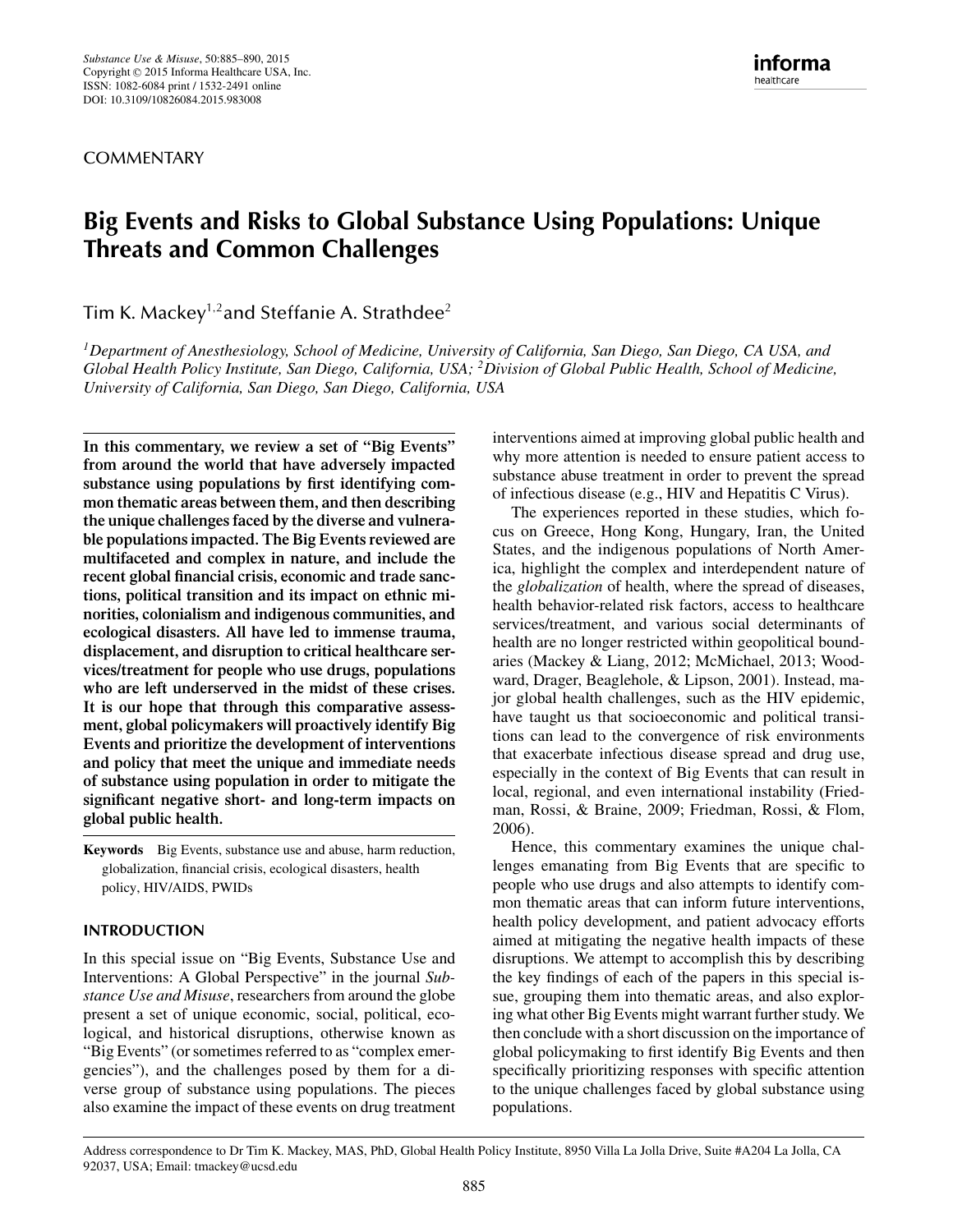### **UNIQUE CHALLENGES–COMMON THEMES**

Although varied in their coverage of "Big Events," the six studies presented in this special issue reveal some common thematic challenges faced by substance using populations over a period starting as early as 18th century colonialism up to more recent natural disasters such as Hurricane Sandy in 2012. The studies employ a variety of approaches comprising quantitative studies, analyzing pilot, national, and sub-national data on drug use; qualitative studies examining certain populations of people who use drugs; literature reviews; and ethnographic research as discussed below.

### **Public Health Impact of Economic Austerity and the Global Fiscal Crisis**

The most predominant Big Event addressed in this special issue is the attempt to measure the impact of the recent global fiscal crisis on substance using populations. Two studies from Greece and Hungary examine how the global financial crisis, national austerity measures, and declining domestic public health expenditures have changed the socioeconomic environment for the worst among people who inject drugs (PWIDs).

Tarjan and colleagues describe the impact of the global economic crisis on Hungary as having a dual negative effect on PWIDs at the micro-level (by reducing their earnings and employment while also increasing the cost of living and rates of homelessness) and the macro-level due to cost cutting policies to public health systems that have diminished access to harm-reduction programs (such as opioid substitution treatment and syringe exchange programs (SEP)). These changes can also lead to shifts in the drug market and drug use-related behaviors, including increasing use of new psychoactive substances (NPS), which carry their own unique infectious disease transmission risks (Péterfi, Tarján, Horváth, Csesztregi, & Nyírády, 2014).

Tarjan et al. conducted an analysis of select 2011–2012 national and sub-national data to assess changes in injection patterns, associated risk factors, and access to infectious disease prevention programs for PWIDs postfiscal crisis. Results of the study indicate that while heroin injection is declining, injection of stimulants (including cheaper, non-controlled NPS) has recently increased, along with higher prevalence of unsafe injection practices. This situation is reminiscent of the changes in drug trafficking and use that occurred after the fall of Iron Curtain in the former Soviet Union (Friedman et al., 2009, Strathdee et al., 2006), indicating that when economic Big Events occur, the drug market can subsequently undergo changes leading to shifts in PWID injection-related risk behaviors, against the backdrop of decreased access to state-funded public health programs such as SEP (Friedman et al., 2013).

Another country severely impacted by the global economic recession was Greece, which was on the verge of defaulting on its international debt obligations and at risk of a possible exit from the Eurozone. Bailout packages from the "Troika" (i.e., European Commission, European Central Bank, and International Monetary Fund) were accompanied by harsh austerity measures that resulted in equally volatile social and political conflict (Simou & Koutsogeorgou, 2014). The health sector was not spared from severe cuts in public spending, resulting in poorer health outcomes in maternal and child health, increased prevalence of certain infectious diseases, and an increase in suicides (Antonakakis & Collins, 2014; Michas, Varytimiadi, Chasiotis, & Micha, 2014; Simou & Koutsogeorgou, 2014; Vlachadis, Vrachnis, Ktenas, Vlachadi, & Kornarou, 2014). Perhaps not coincidentally, Greece experienced an enormous outbreak of new HIV cases among PWIDs beginning in 2011 that the country continues to grapple with. Hence, Nikolopoulos and colleagues attempt to assess whether the Big Event of Greece's economic crisis directly contributed to this spread of HIV in PWIDs (Paraskevis et al., 2013).

Nikolopoulos et al. hypothesize that PWIDs, as a vulnerable population group, given necessary critical endogenous and exogenous conditions, experienced significant economic hardship due to the Greek economic crisis, including loss of income, homelessness, and also a mixing and increase in the size of risk networks among clusters of PWIDs. All of these factors may have contributed to unsafe injection practices and higher transmission rates of HIV that may also be impacted by changes in sexual networks between PWID and non-drug using or non-injection drug user populations.

Importantly, both studies highlight that PWIDs represent particularly vulnerable populations when economic crises occur and are often disproportionately impacted compared with other individuals, which can then lead to greater drug use and infectious disease-related risk behaviors. In addition, economic Big Events can lead to both short- (higher risk among populations already at risk) and long-term consequences (growth of subpopulations at risk that can lead to sustained transmission/epidemics) compared with other events whose effect may be more timelimited.

As global markets continue to recover from the global fiscal crisis, further examination of the impact of national austerity measures and cuts to domestic public health systems needs to be pursued. Specifically, other countries significantly impacted by the global recession that also experienced political instability, such as Iceland, Italy, Latvia, Spain, and others, should also be assessed for changes in HIV prevalence among at-risk populations such as PWIDs. This should also include an examination of the current financial and political crisis in the Ukraine, where conflict with Russia and economic sanctions threaten to destabilize the entire region.

#### **Trade, Economic Sanctions, and Access to Medicines**

The impact of international trade on public health has emerged as a predominant issue among those concerned with global tobacco control, access to medicines, food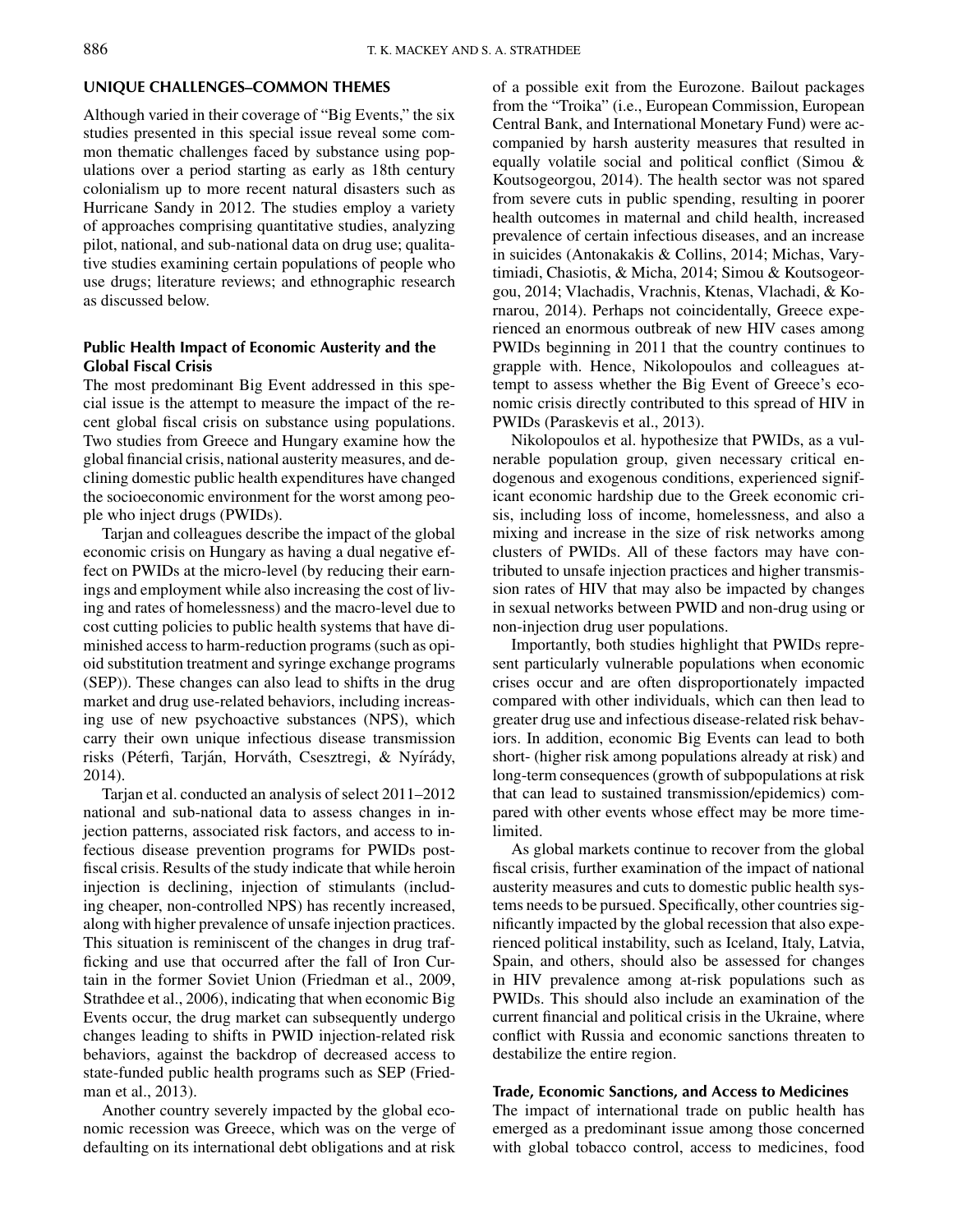security, healthcare worker migration, and other issues (Gleeson & Friel, 2013; Mackey, Liang, & Novotny, 2013; Shaffer & Brenner, 2004; Smith, Correa, & Oh, 2009; Yagi, Mackey, Liang, & Gerlt, 2014). Within the context of growing recognition of the importance of trade policy on population-based health outcomes, Esmizade and Deilamizade present a pilot study examining how economic sanctions enacted against Iran can lead to an increase in drug use-related harms. Specifically, the study assesses the interplay of a series of historical "Big Events," including Iran's political history and geography that has established it as both a destination and transit country for illicit drug trafficking. The paper ends with a discussion on how heightened US economic sanctions in 2010–2011 have hampered harm-reduction efforts.

The economics, trade, and scientific sanctions regime is largely driven by the US Treasury Office of Foreign Assets Control and has crippled the Iranian economy while also negatively impacting access to essential medicines and national funding of harm-reduction programs (Cheraghali, 2013). Since 1997, the Iranian government has attempted to expand access to addiction treatment and harm-reduction services. However, economic sanctions have hampered these efforts by reducing the available supply of methadone and buprenorphine and other essential medicines (Shariatirad & Maarefvand, 2013). Another consequence of these sanctions has been significant changes in the accessibility and cost of illicit drugs, leading to changes in patterns of consumption and injection drug use behavior.

Esmizade and Deilamizade assess the potential consequences of these changes by utilizing interviews of 48 people who use drugs complemented with treatment center data. They report that people who use drugs are particularly vulnerable to the effects of economic sanctions, whereby scarce resources can lead them to switch to using cheaper and more harmful drugs and also engaging in higher-risk behaviors (including shared drug use/sharing needles), especially among those of low socioeconomic status. These findings generally align with others who have found that sanctions disproportionately impact the poor and marginalized, and that resultant economic hardship can reduce access to harm-reduction programs (Shariatirad & Maarefvand, 2013).

While limited to the case study of Iranian economic sanctions, this study exposes an understudied economic and policy risk environment for drug use and infectious disease transmission: international trade. Importantly, health interests are often not prioritized in the context of trade negotiations or economic sanctions enacted in response to political/military conflict. Hence, special attention regarding new trade arrangements (such as the Trans-Pacific Partnership Agreement and Transatlantic Trade and Investment Partnership<sup>1</sup>) and imposition of trade sanctions in response to conflict (such as in the Ukraine crisis) needs to be more thoroughly assessed for its potential impact on essential medicines and public health financing for drug user treatment.

#### **Political Transitions and Ethnic Minority Drug Abuse2**

Another unique theme that emerged in this special collection was the potential "hidden" impact of political transition on certain ethnic minority groups and its association with transnational migration and substance use. In Tang's study, an examination of Hong Kong's transfer of sovereignty from the United Kingdom to the People's Republic of China in 1997 and its possible association with increased use of heroin among children of ex-Gurkhas (Nepalese soldiers stationed in Hong Kong) is explored through ethnographic research from 59 informants (Tang, 2014).

Tang's examination reveals certain clues as to why political transition influences drug use behavior in a specific ethnic minority group that faces distinct challenges and disruptions resulting from migration. Specifically, children of ex-Gurkhas often migrate from Nepal to Hong Kong at a young age, a process that can lead to changes/disruptions in social networks, stress of acculturation, social marginalization, and exposure to networks at a higher risk of heroin use. Although limited in its findings, the study provides an interesting preliminary examination of how macro-level changes in political environments can lead to migration policies that then influence micro-level behaviors associated with substance misuse.

While the study highlights a specific historical event of colonial political transition, it nevertheless provides us with some concepts to explore in the context of recent conflict-related international migration and its possible impact on ethnic minorities and drug use. Specifically, several countries in the Middle East continue to undergo massive disruptions following the "Arab Spring" leading to millions of refugees and internally displaced persons crossing borders to escape hostility. Countries such as Syria, Iraq, Libya, and Afghanistan have experienced significant disruption from Big Events of civil war and political violence often associated with sectarian/ethnic conflict. Hence, the impact of these events on drug use risk behavior and cross-border infectious disease transmission among ethnic minorities who experience forced migration/displacement is an area that demands immediate attention.

<sup>&</sup>lt;sup>1</sup>The Trans-Pacific Partnership Agreement (TPPA) and Transatlantic Trade and Investment Partnership (TTIP) are newly proposed regional free trade agreements (FTAs) that are currently in the process of negotiation. TPPA is an FTA between 12 countries (including the United

States and a number of Asia-Pacific countries) and TTIP is an FTA between the United States and the European Union. Countries are pushing to get these trade agreements finalized for economic reasons, but several public health stakeholders have raised serious concerns regarding how obligations in these agreements could adversely impact tobacco control efforts and access to medicines, although the potential impact on substance using populations has yet to be assessed.

**<sup>2</sup>**The journal's style utilizes the category *substance abuse* as a diagnostic category. Substances are used or misused; living organisms are and can be *abused.* Editor's note.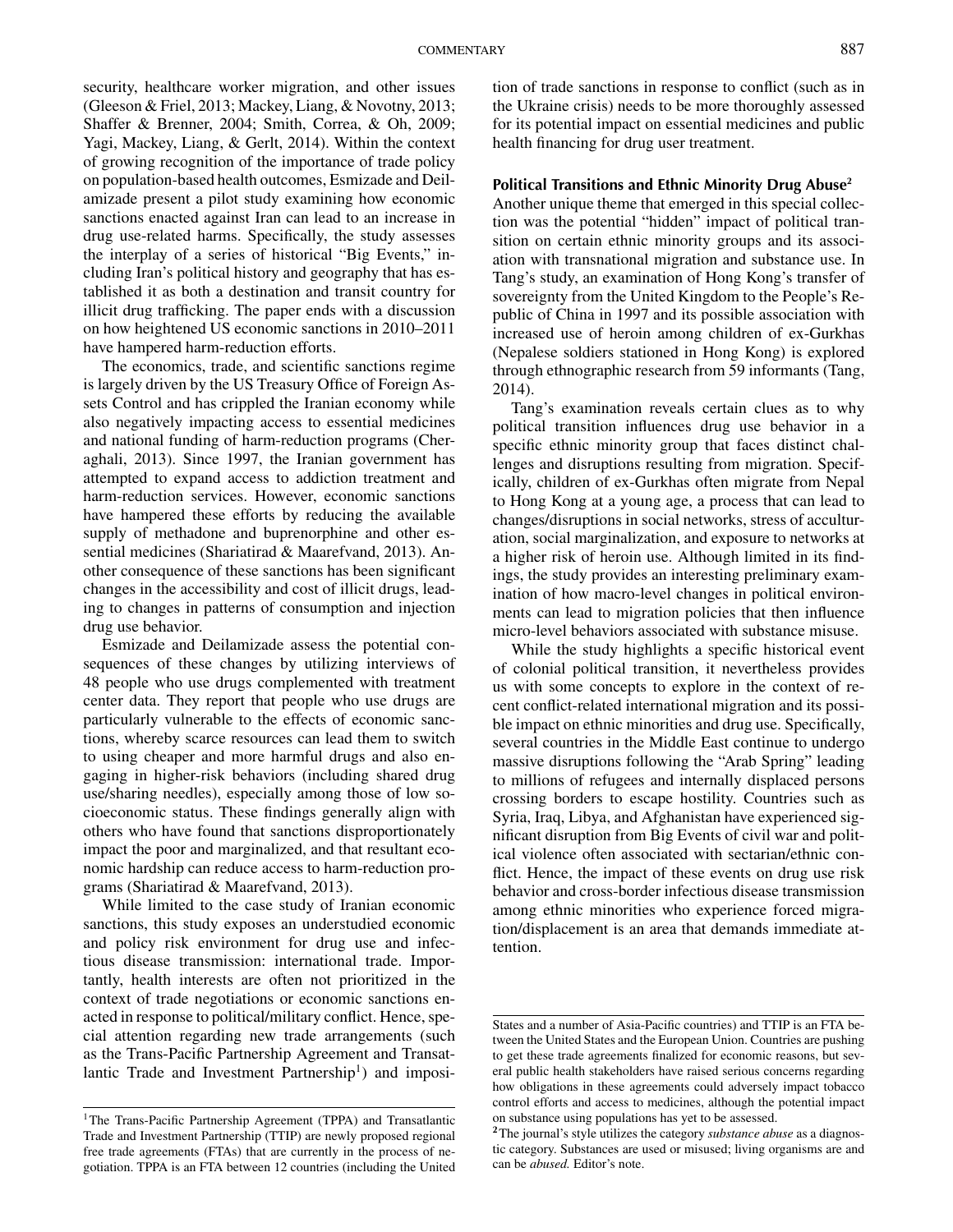## **Historical Context of Impact of Big Events on Indigenous Populations and Substance Misuse**

In the piece by Nutton and Fast, colonialism in North America (United States and Canada) is examined as the intergenerational transmission of historical trauma events (including forced assimilation and cultural dispossession) experienced by generations of Indigenous peoples that collectively form a Big Event that brings with it significant negative effects on health and wellbeing. The authors specifically examine this Big Event as a potential pathway for increased risk of substance use, and note that rates of past year's illicit drug and substance use disorder are higher among American Indians or Alaska Natives adults and adolescents when compared with all other racial groups in the United States (Whitbeck, Walls, & Welch, 2012).

Substance use in indigenous populations is described as a response to cultural factors related to the Big Event of colonialism, whereby use and misuse represent a form of self-medication or coping to historical stressors (forced relocation/displacement) and prolonged oppression (religious, cultural, language, etc.). In response, authors suggest that a "Big Solution" response may be necessary, including elements of "decolonizing" strategies (i.e., re-learning language, re-engaging in traditional/spiritual practices), identity resolution/ formation, and culturally adapted interventions, as responses to mitigating negative health outcomes associated with substance use behaviors impacted by a legacy of colonialism.

Nutton and Fast identify how colonial policies that originated centuries ago continue to have a lasting impact on health-related disparities and risk factors associated with substance use. These challenges to the health and human rights of indigenous populations remain today, as several indigenous communities remain at the risk of displacement, discrimination, marginalization, and lack of sufficient political representation (Durie, 2003; Gracey & King, 2009). International recognition of the need to address these challenges was partially addressed with the 2007 adoption of the United Nations Declaration on the Rights of Indigenous Peoples. However, the impact of this UN declaration on national drug policies and risk factors associated with substance use among indigenous peoples requires further study.

## **Ecological Disasters and Alteration of Drug Environments and Behaviors**

In the study by Pouget and colleagues, a specific case study of a large-scale ecological disruption in a highincome country (the United States) is examined for its impact on PWIDs. Hurricane Sandy undoubtedly qualifies as a "Big Event," and caused significant economic damage in the United States (estimated at \$65 billion) across 24 different states on the eastern seaboard (The Weather Channel, 2013). The impact was particularly felt by PWIDs in New York City, where Pouget et al. interviewed over 300 PWIDs, approximately half (49.8%) of whom were on prescribed methadone maintenance therapy (MMT) or

buprenorphine maintenance therapy (BMT), to determine the impact of the storm on injection drug use and related HIV risk behaviors. Results from the interviews are troubling, with respondents reporting significant disruptions in medical treatment and drug access (including both MMT/BMT and HIV therapy), use of informal sources to avoid withdrawal, and engaging in riskier injection practices.

One of the lessons emanating from this study is that even for countries with immense resources to respond to natural disasters (such as the United States), the needs of PWIDs as a vulnerable population group remain inadequately addressed in disaster preparedness and response measures. Specifically, the closure of substance user treatment clinics and displacement of patients from treatment access is an ongoing challenge likely to repeat itself (McClure, Mendoza, Duncan, Rotrosen, & Hansen, 2014). This is in spite of similar challenges faced by PWIDs during Hurricane Katrina in 2005 that devastated Louisiana and Mississippi and also resulted in exposure to trauma, increased HIV risk behaviors, and changes in the local drug market (Dunlap, Graves, & Benoit, 2012; Wagner et al., 2009).

Hence, it is clear that further examination of the negative impacts of ecological "Big Events" on substance user treatment services and the resultant risk of spread of infectious disease from other global disasters (such as Typhoon Haiyan (Phillippines), Cyclone Nargis (Myanmar), and the 2010 and 2008 Haiti and China Sichuan province earthquakes) is needed to further identify and more proactively respond to the immediate challenges faced by PWIDs in natural disasters. This is particularly imperative, given growing acceptance that climate change may result in increasing frequency of ecological disasters and its resultant overall adverse and long-lasting consequences for local and global health (Patz, Frumkin, Holloway, Vimont, & Haines, 2014).

## **DISCUSSION**

The studies in this special issue provide a unique examination of the impact of Big Events on drug use behavior as well as access to treatment and harm-reduction programs in the context of the recent global financial crisis, economic and trade sanctions, political transition and its impact on ethnic minorities, colonialism and indigenous communities, and ecological disasters. Importantly, all of these Big Events have been described as having the potential to create destabilized environments that comprised different forms of risk and protective factors at the environment, community, and individual levels, possibly predisposing individuals to substance use and infectious disease-related risks (Strathdee et al., 2006). In addition, Friedman and colleagues have carefully explored the interactions between casual pathways and autonomous actions through which Big Events can create drug-related harms and infectious disease outbreaks (Friedman et al., 2006, 2009, 2013).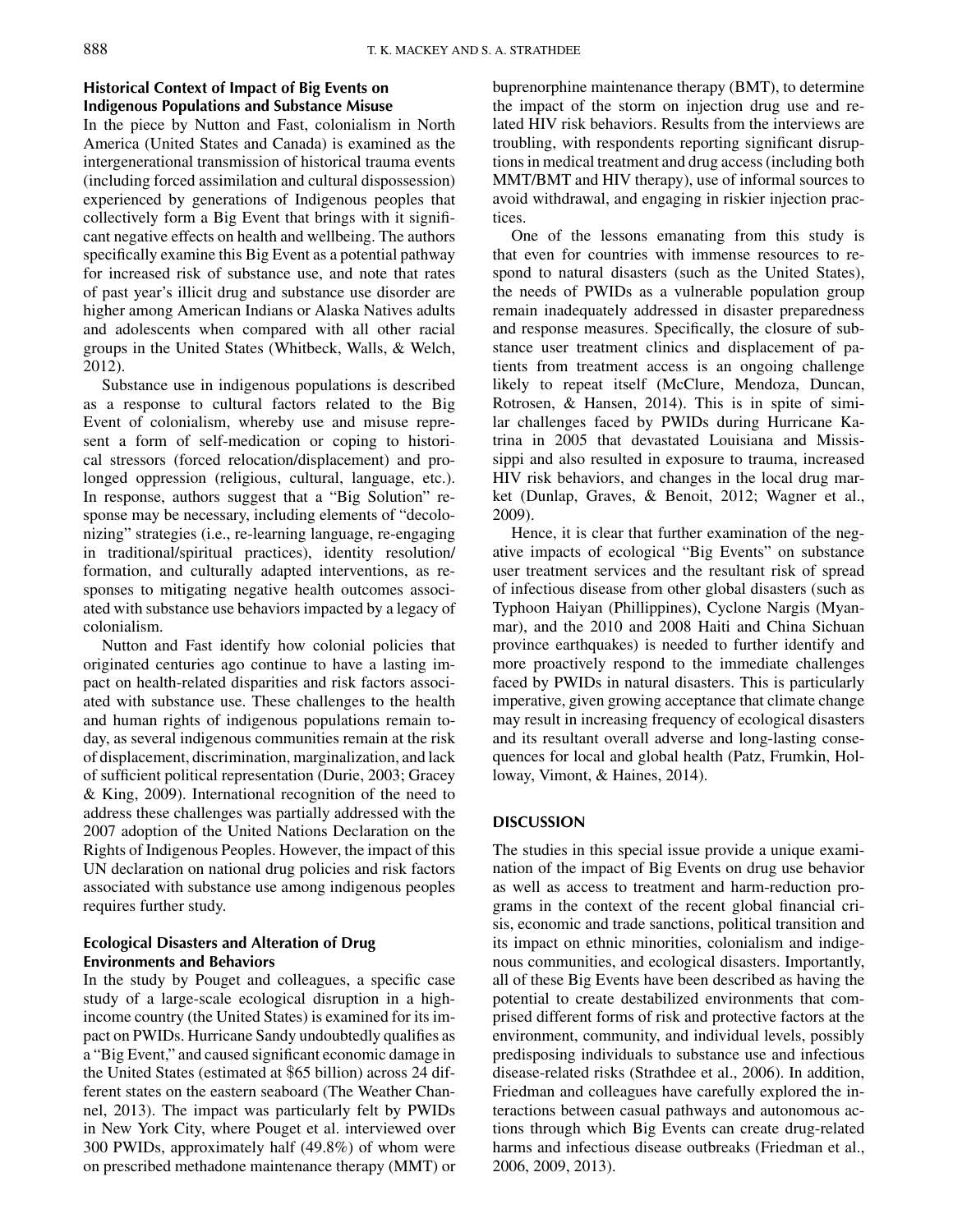Regardless of the theoretical model used to explore these, it is clear that Big Events lead to immense trauma, displacement, and disruption to critical healthcare services/treatment, and that people who use drugs are among the most vulnerable and underserved in the midst of these crises. The ongoing regional conflict in the Ukraine, which included the recent annexation of Crimea by Russia and subsequent ban of opioid substitution therapy (OST) in the territory, is yet a further example that Big Events of war and political instability continue to directly impact substance user treatment and can exacerbate the spread of diseases like HIV (Kazatchkine, 2014).

Hence, new solutions and commitments are necessary at a global policymaking level that (1) proactively identify Big Events (both pre- and post-event) that have the potential to negatively impact substance use and misusing populations; (2) determine the category of Big Event (e.g., war, political, economical, ecological, historical trauma, etc.) and identify common factors/pathways that lead to higher risk drug behavior and disease transmission; (3) lead to development of drug treatment and policy interventions that are culturally appropriate and also can nimbly respond to the unique risk characteristics of the affected populations; (4) advocate for the prioritization of substance user treatment access in policymaking decisions as a means of preventing spread of infectious diseases and mitigating the long-term negative impacts of Big Events on society; and (5) extend stakeholder analysis to determine where advocacy/policymaking efforts need to be directed.

Equally important will be the generation of research and data on how to mitigate the effects of Big Events as suggested by Nikolopoulus et. al., complemented with evidence-based policymaking and implementation science principles similar to those aimed at better understanding the impact of emerging drug policy reform measures (Werb et al., 2014). This special issue takes important steps toward achieving this goal by providing a diverse and multifaceted perspective of Big Events and their impact on global substance use and misuse. Further research is clearly necessary as "Big Events" of global conflict, economic instability, ecological disasters, and those unforeseen, are magnified in an era of globalization and represent clear catalysts for high-risk drug behaviors and infectious disease epidemics.

#### **Declaration of Interest**

The authors report no conflicts of interest. The authors state with respect to author contributions that Tim K. Mackey and Steffanie Strathdee jointly conceived the study and wrote and edited the manuscript. No other individual or organizations contributed otherwise to the drafting of the manuscript. The authors alone are responsible for the content and writing of the article.

Dr. Strathdee is supported by a MERIT award from NIDA R37 DA019829.

## **THE AUTHORS**



**Tim K. Mackey** is the director of the Global Health Policy Institute, the associate director of the joint master's program in health policy and law at UC San Diego, and an assistant professor in the Department of Anesthesiology at UC San Diego School of Medicine and Division of Global Public Health.



**Steffanie A. Strathdee** is the associate dean of Global Professor, and chief of the

Health Sciences, Harold Simon Division of Global Public Health in the Department of Medicine at the UC San Diego School of Medicine.

#### **REFERENCES**

- Antonakakis, N., & Collins, A. (2014). The impact of fiscal austerity on suicide: On the empirics of a modern Greek tragedy. *Social Science & Medicine*, *112*, 39–50. doi:10.1016/j.socscimed.2014.04.019
- Cheraghali, A. M. (2013). Impacts of international sanctions on Iranian pharmaceutical market. *DARU Journal of Pharmaceutical Sciences*, *21*(1), 64. doi:10.1186/2008-2231-21-64
- Dunlap, E., Graves, J., & Benoit, E. (2012). Stages of drug market change during disaster: Hurricane Katrina and reformulation of the New Orleans drug market. *International Journal of Drug Policy*, *23*(6), 473–480. doi:10.1016/j.drugpo.2012.04.003
- Durie, M. H. (2003). The health of indigenous peoples : Depends on genetics, politics, and socioeconomic factors. *British Medical Journal*, *326*(7388), 510–511. doi:10.1136/bmj.326.7388.510
- Friedman, S. R., Rossi, D., & Braine, N. (2009). Theorizing "Big Events" as a potential risk environment for drug use, drug-related harm and HIV epidemic outbreaks. *International Journal of Drug Policy*, *20*(3), 283–291. doi:10.1016/j.drugpo.2008.10.006
- Friedman, S. R., Sandoval, M., Mateu-Gelabert, P., Rossi, D., Gwadz, M., Dombrowski, K.,...Perlman, D. (2013). Theory, measurement and hard times: Some issues for HIV/AIDS research. *AIDS and Behavior*, *17*(6), 1915–1925. doi:10.1007/s10461-013-0475-3
- Friedman, S., Rossi, D., & Flom, P. L. (2006). "Big Events" and networks. *Connections (Toronto, Ont.)*, *27*(1), 9–14.
- Gleeson, D., & Friel, S. (2013). Emerging threats to public health from regional trade agreements. *Lancet*, *381*(9876), 1507–1509. doi:10.1016/S0140-6736(13)60312-8
- Gracey, M., & King, M. (2009). Indigenous health part 1: Determinants and disease patterns. *Lancet*, *374*(9683), 65–75. doi:10.1016/S0140-6736(09)60914-4